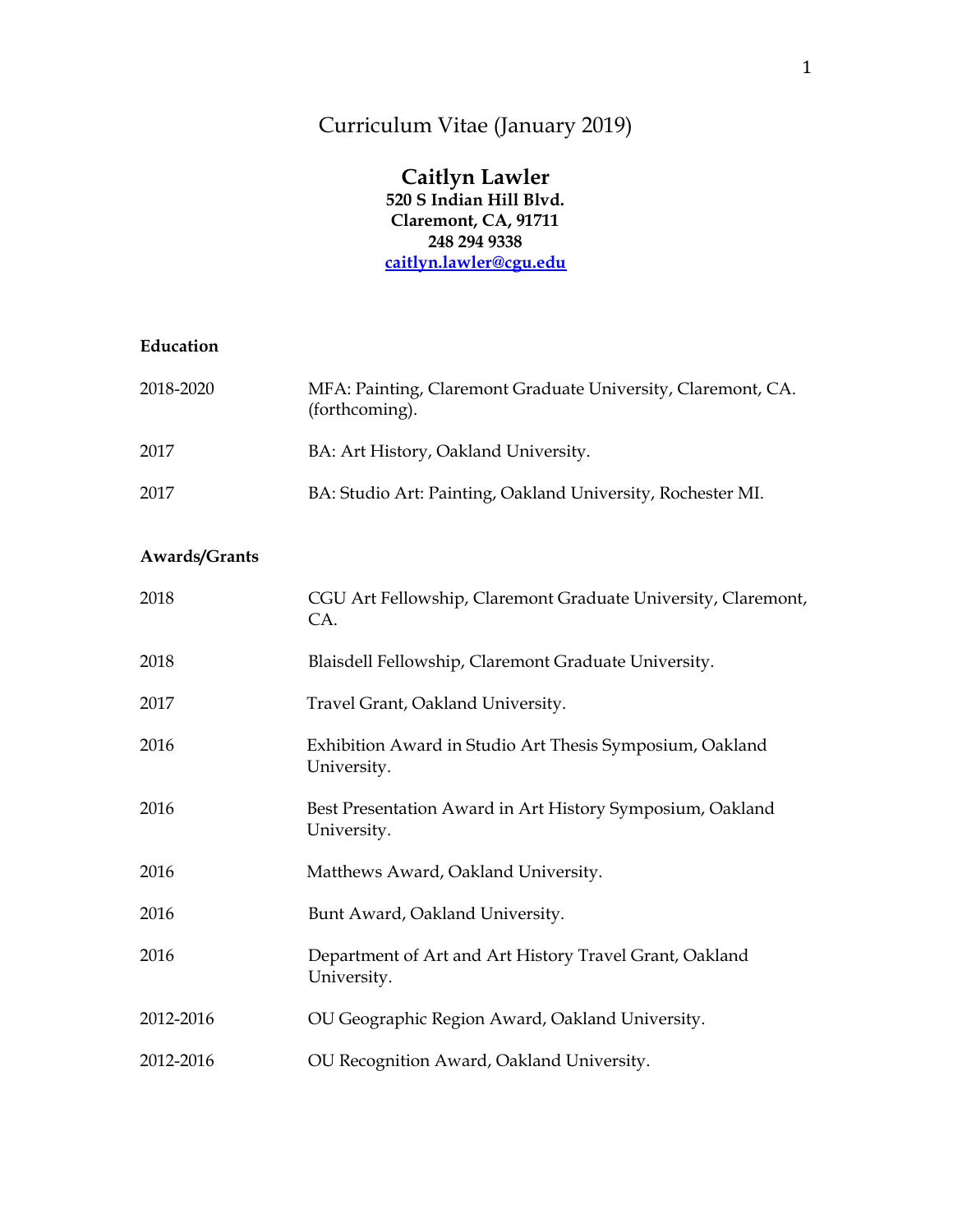# **Professional Experience**

| 2019- Present                                                                                                                                                                                                                          | Visiting Artist Lecture Coordinator, Claremont Graduate<br>University, Claremont, CA.                                                    |
|----------------------------------------------------------------------------------------------------------------------------------------------------------------------------------------------------------------------------------------|------------------------------------------------------------------------------------------------------------------------------------------|
| 2019- Present                                                                                                                                                                                                                          | Transdisciplinary Teaching Fellow, The Epicness of Gilgamesh,<br>TNDY-407Q, with Dr. Tammi Schneider, Claremont Graduate                 |
| 2018- Present                                                                                                                                                                                                                          | Michael Brewster Archive, Claremont Graduate University, with<br>Dr. H.C. Arnold and Karen Anderson, Westwood, CA.                       |
| 2018                                                                                                                                                                                                                                   | Gallery Assistant, Claremont Graduate University Art<br>Department, Claremont, CA.                                                       |
| 2018                                                                                                                                                                                                                                   | College Art Association Intern, Room Monitor and Lecture<br>Assistant, Los Angeles Convention Center, Los Angeles, CA.                   |
| 2017                                                                                                                                                                                                                                   | Teaching Assistant Internship, Nuclear Art History, AH 377-<br>14755, with Dr. Claude Baillargeon, Oakland University,<br>Rochester, MI. |
| 2015                                                                                                                                                                                                                                   | Siena Studio Art Program, 6-week course, AHA International/<br>GEO Study Abroad, Siena, Italy.                                           |
| 2014-2015                                                                                                                                                                                                                              | Secretary of La Pittura (Art and Art History), student<br>organization, Oakland University, Rochester, MI.                               |
| 2014                                                                                                                                                                                                                                   | Athens: Summer Art Program, 3-week course, AHA<br>International/ GEO Study Abroad, Athens, Greece.                                       |
| $\alpha$ . $\alpha$ is the same in the same in the same in the same in the same in the same in the same in the same in the same in the same in the same in the same in the same in the same in the same in the same in the same in the |                                                                                                                                          |

### **Conferences, Presentations, Papers**

| 2017 | Meeting of the Minds Conference: The Chapman Brothers and The<br>Disasters of War. Faculty sponsor: Dr. Galina Tirnanic, Oakland<br>University, Rochester, MI. |
|------|----------------------------------------------------------------------------------------------------------------------------------------------------------------|
| 2016 | Art History Symposium, Oakland University<br>Paper: "The Chapman Brothers and The Disasters of War."                                                           |

### **Group Exhibitions**

| 2018 | Here 'Til Sunday, First Year MFA exhibition, Claremont Graduate |
|------|-----------------------------------------------------------------|
|      | University, Peggy Phelps Gallery, Claremont, CA.                |